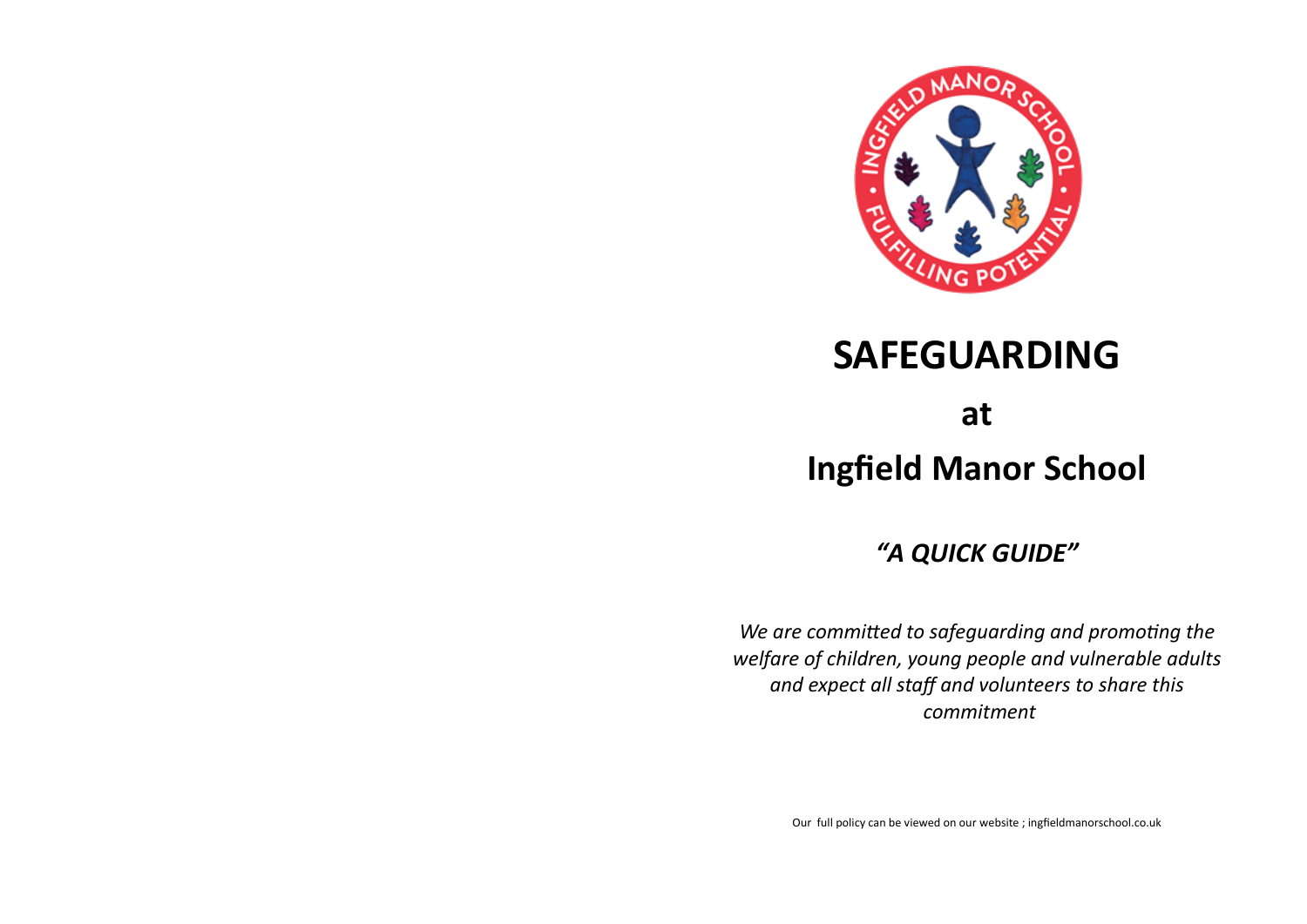#### **INTRODUCTION**

Safeguarding and Child Protection are the most important parts of staff roles at Ingfield Manor School. We ask everyone who works with our students to follow the guidelines set out in this information leaflet.

Regardless of whether you are a teacher, a team member, a visitor or a volunteer, we ask that, whilst you are at Ingfield Manor School, you observe our Policies and Procedures at all times.

#### **KEEPING STUDENTS SAFE**

The School operates a Policy of restricting unsupervised access to students to only those who have been correctly vetted and those who have legal parental/ guardianship responsibility.

All adults who work regularly with our young people must undertake a check with the Disclosure and Barring Service; this must be completed before they commence working with our young people.

Adults who are visiting the School on a "one-off" basis will be asked to sign in our Visitors' book and also to wear a badge that will identify them as a visitor to our School. Upon departure, visitors will be asked to return the badge.

#### **SCHOOL COMMITMENT**

Ingfield Manor School recognises that in order for children to develop, they require an environment that promotes self-esteem, confidence and provides support through positive relationships. We will always work in a proactive manner to protect and safeguard their welfare. Ingfield Manor School will therefore:

- a) Establish and maintain an ethos where students feel safe, secure and are listened to, and encouraged to communicate;
- b) Actively ensure that students know that adults in the community can be approached if they are worried or are in difficulty;
- c) Include in the curriculum activities information, which will equip them with the skills they need to stay safe from abuse or harm;

#### *REMEMBER…*

*Never promise to keep a secret and always pass on information immediately* 

*Thank you*

If you are unable to locate the above staff members, these concerns should be taken directly to:

## **Local Safeguarding Authority**

West Sussex— 0330 222 7952

*In the event that you have to make a referral about the School Principal, this must be made to:*

# **Peter Walker ( Link safeguarding governor)**

Peter.walker@ambitocare.co.uk

OR

# **Kelly Fray (Managing Director)**

Kelly.fray@salutemsharedservices.co.uk